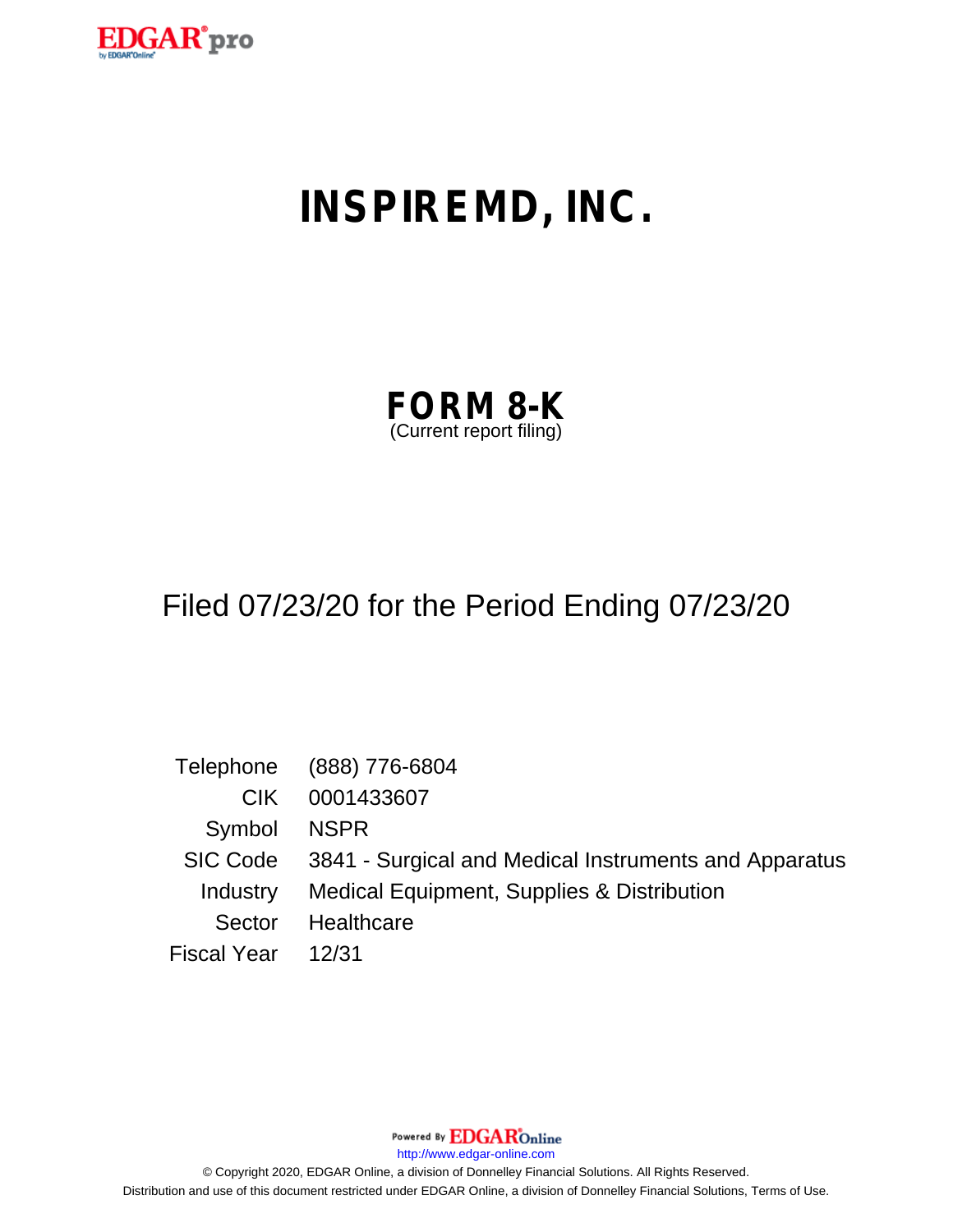## **UNITED STATES SECURITIES AND EXCHANGE COMMISSION**

**Washington, D.C. 20549**

#### **FORM 8-K**

#### **CURRENT REPORT**

**Pursuant to Section 13 or 15(d) of the Securities Exchange Act of 1934**

**Date of Report (Date of earliest event reported):** July 23, 2020

### **InspireMD, Inc.**

(Exact name of registrant as specified in its charter)

(State or other jurisdiction of incorporation)

File Number)

**Delaware 001-35731 26-2123838** (Commission (IRS Employer Identification No.)

**4 Menorat Hamaor St. Tel Aviv, Israel 6744832**

(Address of principal executive offices) (Zip Code)

**(888) 776-6804**

(Registrant's telephone number, including area code)

**N/A**

(Former Name or former address, if changed since last report)

Check the appropriate box below if the Form 8-K filing is intended to simultaneously satisfy the filing obligation of the registrant under any of the following provisions:

[ ] Written communications pursuant to Rule 425 under the Securities Act (17 CFR 230.425)

[ ] Soliciting material pursuant to Rule 14a-12 under the Exchange Act (17 CFR 240.14a-12)

[ ] Pre-commencement communications pursuant to Rule 14d-2(b) under the Exchange Act (17 CFR 240.14d-2(b))

[ ] Pre-commencement communications pursuant to Rule 13e-4(c) under the Exchange Act (17 CFR 240.13e-4(c))

Securities registered pursuant to Section 12(b) of the Act:

|                                                              |                    | Name of exchange on |
|--------------------------------------------------------------|--------------------|---------------------|
| Title of each class                                          | (Trading Symbol(s) | which registered    |
| Common Stock, par value \$0.0001 per share                   | NSPR               | NYSE American       |
| Warrants, exercisable for one share of Common Stock          | NSPR.WS            | NYSE American       |
| Series B Warrants, exercisable for one share of Common Stock | NSPR.WSB           | NYSE American       |
|                                                              |                    |                     |

Indicate by check mark whether the registrant is an emerging growth company as defined in Rule 405 of the Securities Act of 1933 (§230.405 of this chapter) or Rule 12b-2 of the Securities Exchange Act of 1934 (§240.12b-2 of this chapter).

Emerging growth company [ ]

If an emerging growth company, indicate by check mark if the registrant has elected not to use the extended transition period for complying with any new or revised financial accounting standards provided pursuant to Section 13(a) of the Exchange Act. [ ]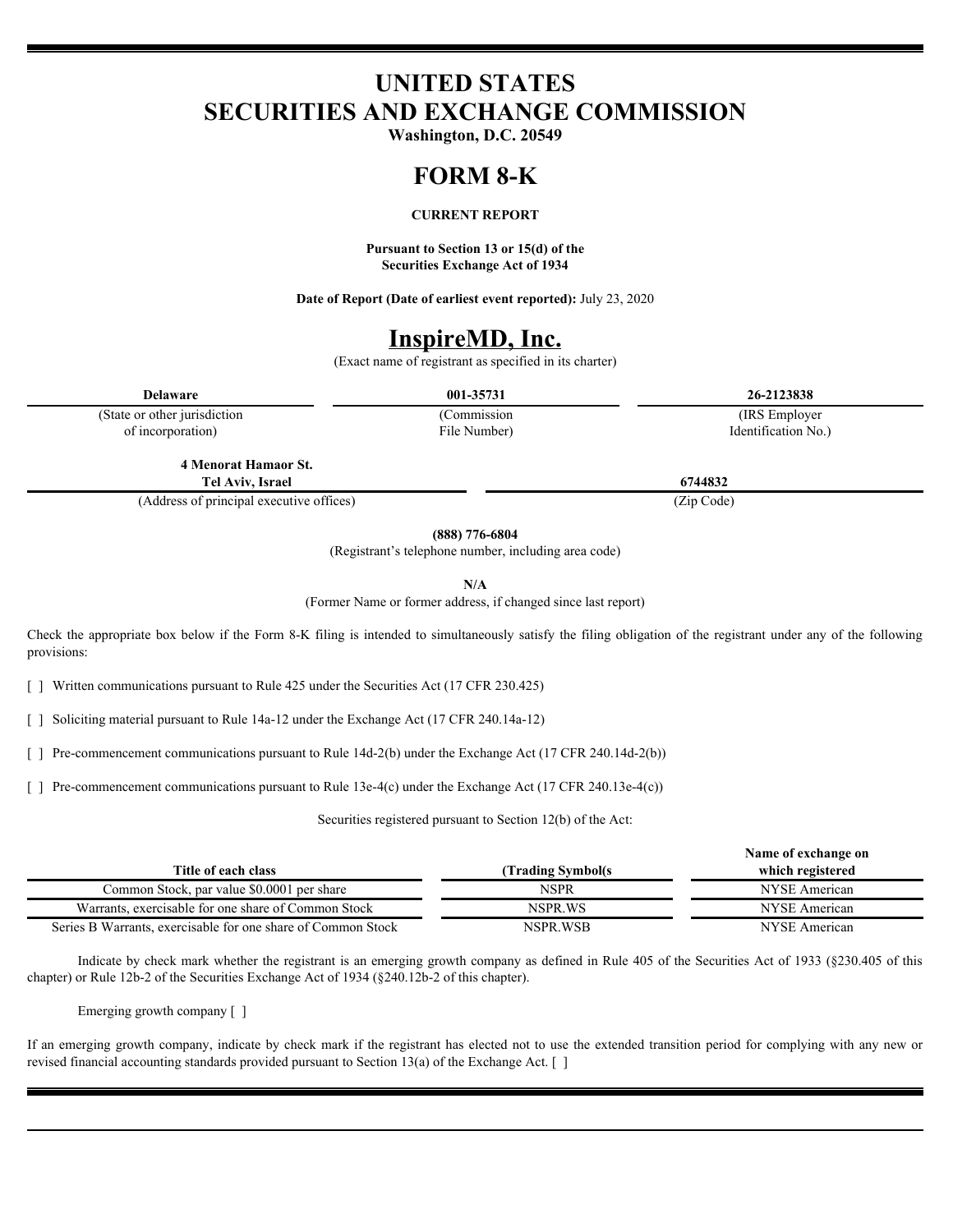#### **Item 8.01 Other Events.**

On July 23, 2020, InspireMD, Inc. (the "**Company**") issued a press release announcing that it has obtained registration from the Brazilian registration authority for the Company's CGuard™ MicroNet®- covered stents, thereby clearing them for commercial sale and distribution in Brazil.

A copy of the press release is attached hereto as Exhibit 99.1 and is incorporated herein by reference.

#### **Item 9.01 Financial Statements and Exhibits.**

(d) Exhibits

| <b>Exhibit</b> |  |  |  |
|----------------|--|--|--|
|                |  |  |  |

**Number Description** 99.1 [Press release dated July 23, 2020](#page-4-0)

- 2 -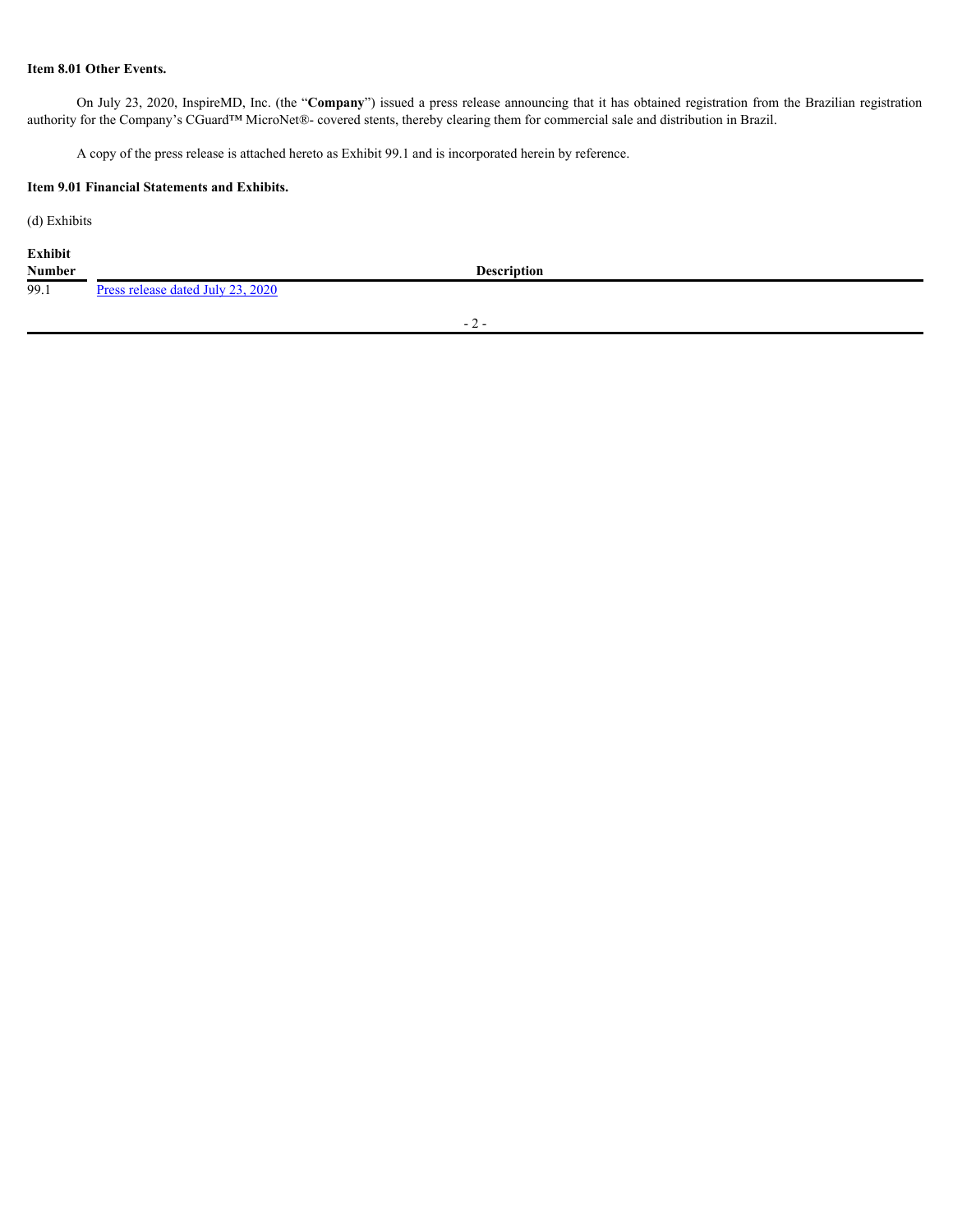### **SIGNATURES**

Pursuant to the requirements of the Securities Exchange Act of 1934, as amended, the registrant has duly caused this report to be signed on its behalf by the undersigned hereunto duly authorized.

|                     | InspireMD, Inc.                              |
|---------------------|----------------------------------------------|
| Date: July 23, 2020 | $\mathbf{B} \mathbf{v}$ :<br>/s/ Craig Shore |
|                     | Name: Craig Shore                            |
|                     | Title: Chief Financial Officer               |
|                     | $-3-$                                        |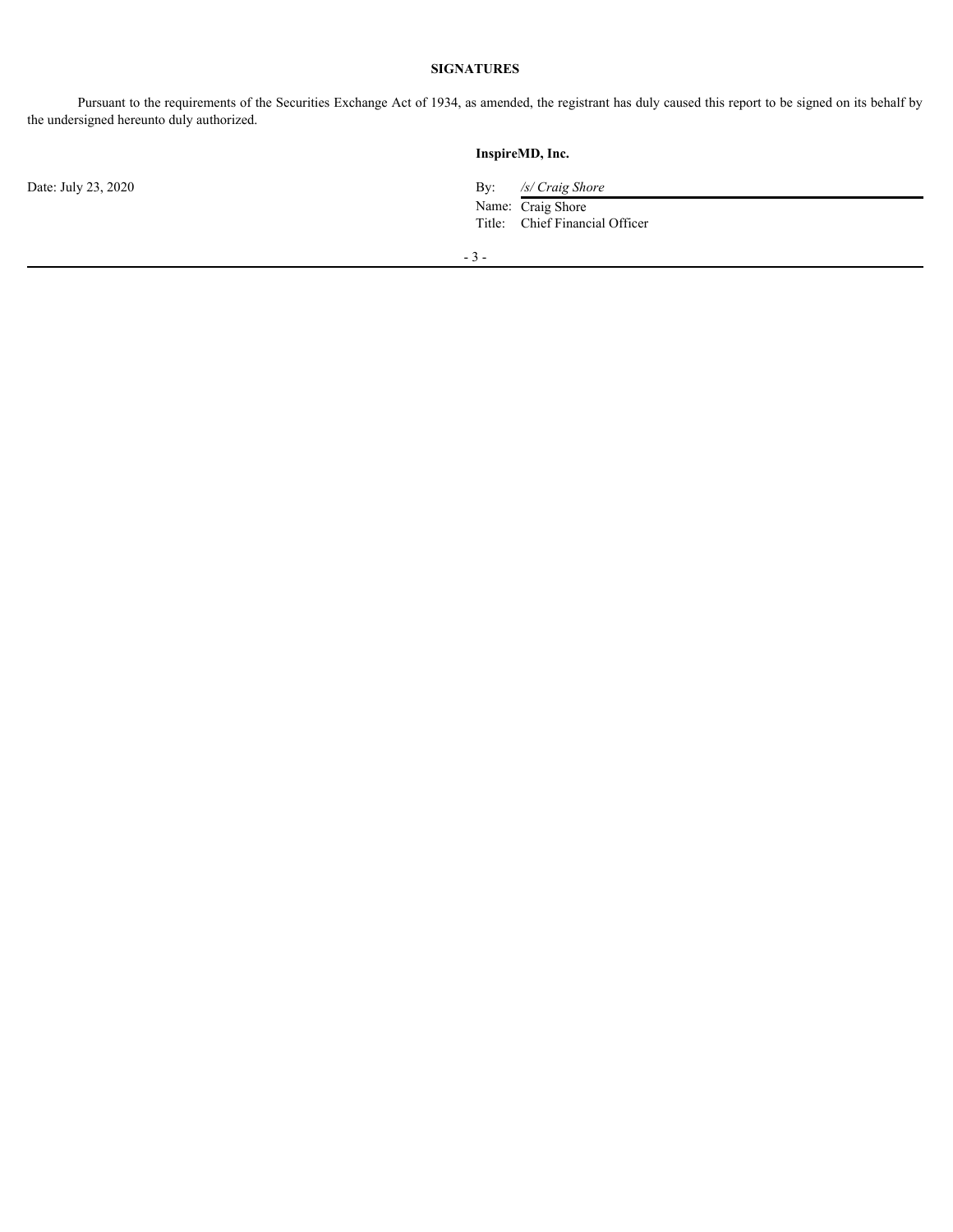

#### **InspireMD Gains Registration Clearance of its CGuard™ Embolic Prevention System (EPS) in Brazil**

Nacional de Vigiláncia Sanitária (ANVISA), for its CGuard™ MicroNet<sup>®</sup>- covered stent, clearing it for sale and distribution in Brazil.

**TECHAPE THE AVIV, Israel — July 23, 2020 – InspireMD Gains Registration Clearance of its CGuard<sup>TM</sup> Embolic Prevention System (E<br>
Tel Aviv, Israel — July 23, 2020 – InspireMD, Inc. (NYSE American: NSPR), the developer of EXECUTE:**<br> **Aviv, Israel — July 23, 2020** – InspireMD, Inc. (NYSE American: NSPR), the developer of the CGuard<sup>TM</sup> Embolic<br>
Aviv, Israel — July 23, 2020 – InspireMD, Inc. (NYSE American: NSPR), the developer of the CGuard **ISPIFEMD**<br> **InspireMD Gains Registration Clearance of its CGuard<sup>TM</sup> Embolic Prevention System (EPS) in Brazil<br>
<b>Israel — July 23, 2020** – InspireMD, Inc. (NYSE American: NSPR), the developer of the CGuard<sup>TM</sup> Embolic Pre **EXECUTE:**<br> **EXECUTE:**<br> **EXECUTE:**<br> **EXECUTE:**<br> **EXECUTE:**<br> **EXECUTE:**<br> **EXECUTE:**<br> **EXECUTE:**<br> **EXECUTE:**<br> **EXECUTE:**<br> **EXECUTE:**<br> **EXECUTE:**<br> **EXECUTE:**<br> **EXECUTE:**<br> **EXECUTE:**<br> **EXECUTE:**<br> **EXECUTE:**<br> **EXECUTE:**<br> **EXECU InspireMD Gains Registration Clearance of its CGuard<sup>TM</sup> Embolic Prevention System (EPS) in Brazil<br>July 23, 2020 – InspireMD, Inc. (NYSE American: NSPR), the developer of the CGuard<sup>TM</sup> Embolic Prevention System<br>caused by EXECUTE:**<br> **23, 2020** – InspireMD, Inc. (NYSE American: NSPR), the developer of the CGuard<sup>TM</sup> Embolic Prevention System (EPS) in Brazil<br>
23, 2020 – InspireMD, Inc. (NYSE American: NSPR), the developer of the CGuard<sup>TM</sup> E **2020**<br> **2020** – InspireMD, Inc. (NYSE American: NSPR), the developer of the CGuard™ Embolic Prevention System (EPS) in Brazil<br>
2020 – InspireMD, Inc. (NYSE American: NSPR), the developer of the CGuard™ Embolic Prevention **Exhibit 99.1**<br> **Exhibit 99.1**<br> **Exhibit 99.1**<br> **Exhibit 99.1**<br> **Exhibit 99.1**<br> **Exhibit 99.1**<br> **Exhibit 99.1**<br> **Exhibit 99.1**<br> **Exhibit 99.1**<br> **Exhibit 99.1**<br> **Exhibit 99.1**<br> **Exhibit 99.1**<br> **Exhibit 99.1**<br> **Exhibit 99.1** "As the largest market for medical devices in Latin America and one of the top overall global markets for carotid artery disease, the Brazilian registration clearance for CGuard™ is an important accomplishment for our company and represents a significant opportunity to serve an emerging healthcare system. The global carotid artery disease market is expected to reach up to \$11.6 billion by 2023, and with an expected 12% CAGR in the overall stent market in Brazil, it is a pillar of our Exhibit 99.1<br> **Exhibit 99.1**<br> **Exhibit 99.1**<br> **Exhibit 99.1**<br> **Exhibit 99.1**<br> **Exhibit 2021**<br> **Exhibit 2021**<br> **Exhibit 2021**<br> **Exhibit 2021**<br> **Exhibit 2021**<br> **Exhibit 2021**<br> **Exhibit 2021**<br> **Exhibit 2021**<br> **Exhibit 2021**<br> *Hospitalares Ltda*, to reach and serve this crucial market with our advanced technology." Example 11 Conserved Control Cains Registration Clearance of tis CGuard<sup>\*s E</sup>nveloble Prevention System (EPS) in Brazil represents of FRS) for the Counter of the Counter of System (EPS) for the Counter of System (FRS) for

stents, but also the need for safer treatments for carotid artery disease. Brazil ranks as the sixth largest populated country in world and the largest healthcare market in Latin America. With a population over 213 million, Brazil represents an important step toward expanding commercial availability of InspireMD products into new territories.

<span id="page-4-0"></span>"The Brazilian clearance further supports our goals of broader expansion into South America, particularly into adjacent markets such as Argentina, Mexico and Columbia, and as part of our global expansion strategy, capitalizing on the potential of CGuard<sup>™</sup> EPS – and its novel MicroNet<sup>®</sup> technology – to fundamentally disrupt the current standard of care in carotid artery disease. While the COVID-19 related interruptions have had an impact on elective surgeries worldwide, we expect a resumption in elective procedures as the healthcare system gains a foothold in returning to more normalized operations, as is occurring in our key markets in Europe and other parts of the world. The Brazilian clearance for our CGuard™ EPS represents a milestone in our broader strategy to continue growing our market share in existing markets while expanding in growth markets such as South America, Asia/Pacific, and the U.S. We are also continuing our concerted focus on numerous opportunities for growing our pipeline, leveraging new indications for use of CGuard™ and MicroNet<sup>®</sup> along with our research into a peri procedural protection device technology as we seek to build upon our strong growth performance in the first quarter of 2020," Mr. Slosman concluded. **Marcos 10.1.1. Example 10.1.1. Example 10.1.1. Example 10.1.1. Example 10.1.1. Example 10.1.1. Example 10.1.1. Example 10.1.1. Example 10.1.1. Example 10.1.1. Example 10.1.1. Example 10.1.1. Examp** 

Brazil, and we are pleased to add CGuard™ EPS to our portfolio, the most innovative and effective carotid stent available today to prevent embolic stroke of Brazilians."